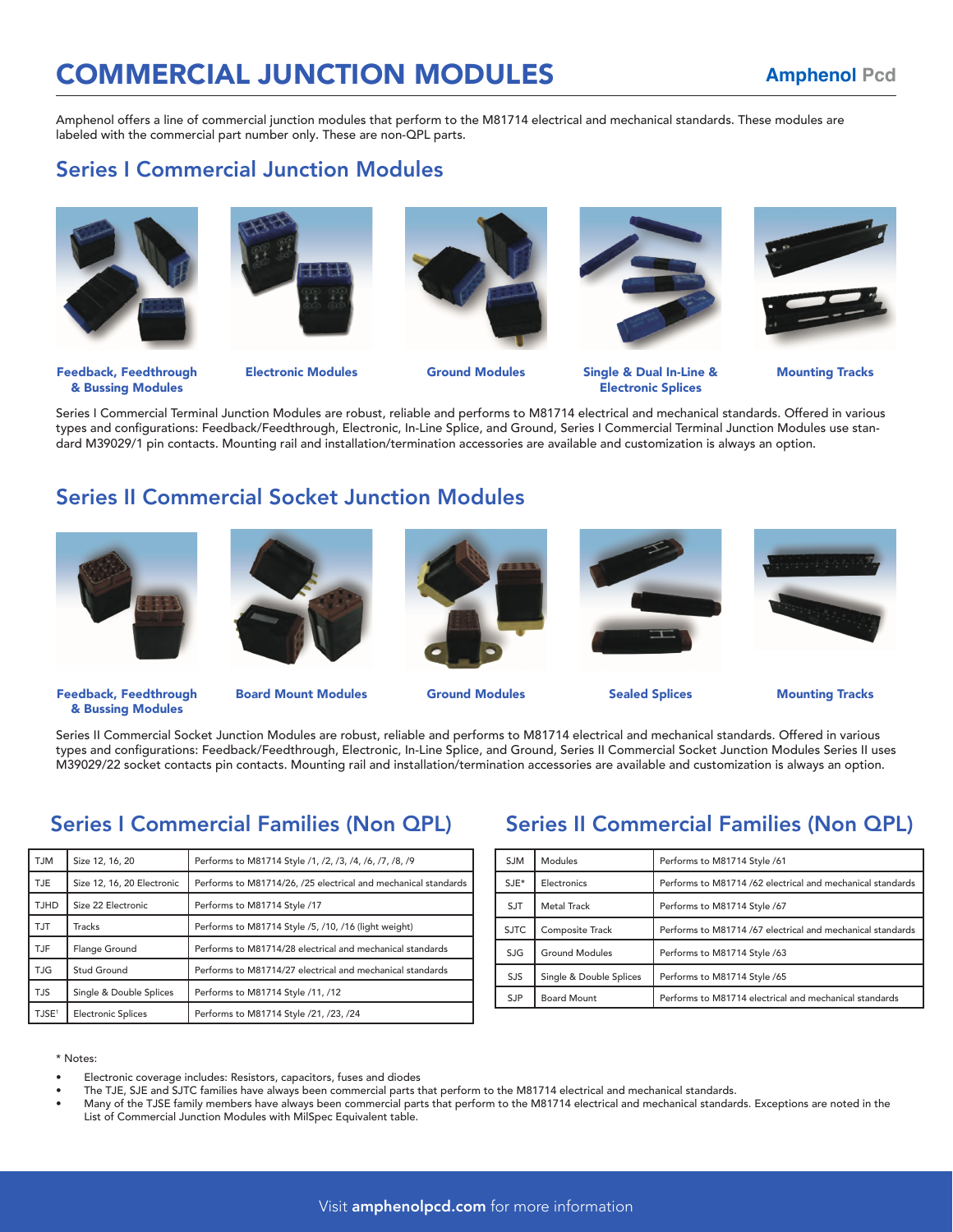## LIST OF COMMERCIAL JUNCTION MODULES W/ MIL-SPEC EQUIVALENT **Amphenol Pcd**

| Mil/Spec P/N | Commercial<br>P/N | <b>Contacts</b> | M81714 P/N   | Mil/Spec P/N | Commercial<br>P/N | <b>Contacts</b> | M81714 P/N   | Mil/Spec P/N | <b>Commercial</b><br>P/N | <b>Contacts</b> | M81714 P/N   |
|--------------|-------------------|-----------------|--------------|--------------|-------------------|-----------------|--------------|--------------|--------------------------|-----------------|--------------|
| TJM122601    | TJM122801         | LC              |              | TJM116602    | TJM116802         | LC              | M81714/3-DB1 | TJM222607    | TJM222807                | LC              |              |
| TJM122701    | TJM122901         | WC              | M81714/1-DA1 | TJM116702    | TJM116902         | WC              |              | TJM222707    | TJM222907                | WC              | M81714/6-DD1 |
| TJM122602    | TJM122802         | LC              | M81714/1-DB1 | TJM116603    | TJM116803         | LC              | M81714/3-DB2 | TJM222608    | TJM222808                | LC              | M81714/6-DE1 |
| TJM122702    | TJM122902         | WC              |              | TJM116703    | TJM116903         | WC              |              | TJM222708    | TJM222908                | WC              |              |
| TJM122603    | TJM122803         | LC              | M81714/1-DB3 | TJM116605    | TJM116805         | LC              | M81714/3-DC1 | TJM222609    | TJM222809                | LC              | M81714/6-DJ1 |
| TJM122703    | TJM122903         | WC              |              | TJM116705    | TJM116905         | WC              |              | TJM222709    | TJM222909                | WC              |              |
| TJM122604    | TJM122804         | LC              | M81714/1-DC1 | TJM116606    | TJM116806         | LC              | M81714/3-DC2 | TJM220601    | TJM220801                | LC              | M81714/7-DA1 |
| TJM122605    | TJM122805         | WC              |              | TJM116706    | TJM116906         | WC              |              | TJM220701    | TJM220901                | WC              |              |
| TJM122704    | TJM122904         | LC              | M81714/1-DC1 | TJM116607    | TJM116807         | LC              | M81714/3-DD1 | TJM220602    | TJM220802                | LC              | M81714/7-DB1 |
| TJM122705    | TJM122905         | WC              |              | TJM116707    | TJM116907         | WC              |              | TJM220702    | TJM220902                | WC              |              |
| TJM122606    | TJM122806         | LC              | M81714/1-DC2 | TJM112601    | TJM112801         | LC              | M81714/4-DA1 | TJM220603    | TJM220803                | LC              | M81714/7-DB2 |
| TJM122706    | TJM122906         | WC              |              | TJM112701    | TJM112901         | WC              |              | TJM220703    | TJM220903                | WC              |              |
| TJM122610    | TJM122810         | LC              | M81714/1-DC3 | TJM112602    | TJM112802         | LC              | M81714/4-DB1 | TJM220604    | TJM220804                | LC              | M81714/7-DB3 |
| TJM122710    | TJM122910         | WC              |              | TJM112702    | TJM112902         | WC              |              | TJM220704    | TJM220904                | WC              |              |
| TJM122612    | TJM122812         | LC              | M81714/1-DC4 | TJM112603    | TJM112803         | LC              | M81714/4-DB2 | TJM220605    | TJM220805                | LC              |              |
| TJM122712    | TJM122912         | WC              |              | TJM112703    | TJM112903         | WC              |              | TJM220705    | TJM220905                | WC              | M81714/7-DC1 |
| TJM122607    | TJM122807         | LC              | M81714/1-DD1 | TJM112605    | TJM112805         | LC              | M81714/4-DC1 | TJM220606    | TJM220806                | LC              |              |
| TJM122707    | TJM122907         | WC              |              | TJM112705    | TJM112905         | WC              |              | TJM220706    | TJM220906                | WC              | M81714/7-DC2 |
| TJM122611    | TJM122811         | LC              |              | TJM112606    | TJM112806         | LC              |              | TJM220607    | TJM220807                | LC              |              |
| TJM122711    | TJM122911         | WC              | M81714/1-DD2 | TJM112706    | TJM112906         | WC              | M81714/4-DC2 | TJM220707    | TJM220907                | WC              | M81714/7-DD1 |
| TJM122608    | TJM122808         | LC              |              | TJM112607    | TJM112807         | LC              |              | TJM220608    | TJM220808                | LC              | M81714/7-DE1 |
| TJM122708    | TJM122908         | WC              | M81714/1-DE1 | TJM112707    | TJM112907         | WC              | M81714/4-DD1 | TJM220708    | TJM220908                | WC              |              |
| TJM120601    | TJM120801         | LC              | M81714/2-DA1 | TJT701010    | TJT801010         | Track           | M81714/5-1   | TJM220609    | TJM220809                | LC              |              |
| TJM120701    | TJM120901         | WC              |              | TJT701012    | TJT801012         | Track           | M81714/5-10  | TJM220709    | TJM220909                | WC              | M81714/7-DJ1 |
| TJM120602    | TJM120802         | LC              |              | TJT701013    | TJT801013         | Track           | M81714/5-11  | TJM216601    | TJM216801                | LC              |              |
| TJM120702    | TJM120902         | WC              | M81714/2-DB1 | TJT701014    | TJT801014         | Track           | M81714/5-12  | TJM216701    | TJM216901                | WC              | M81714/8-DA1 |
| TJM120603    | TJM120803         | LC              |              | TJT701015    | TJT801015         | Track           | M81714/5-13  | TJM216602    | TJM216802                | LC              |              |
| TJM120703    | TJM120903         | WC              | M81714/2-DB2 | TJT701003    | TJT801003         | Track           | M81714/5-2   | TJM216702    | TJM216902                | <b>WC</b>       | M81714/8-DB1 |
| TJM120604    | TJM120804         | LC              |              | TJT701004    | TJT801004         | Track           | M81714/5-3   | TJM216603    | TJM216803                | LC              |              |
| TJM120704    | TJM120904         | WC              | M81714/2-DB3 | TJT701005    | TJT801005         | Track           | M81714/5-4   | TJM216703    | TJM216903                | <b>WC</b>       | M81714/8-DB2 |
| TJM120605    | TJM120805         | LC              |              | TJT701006    | TJT801006         | Track           | M81714/5-5   | TJM216605    | TJM216805                | LC              |              |
| TJM120705    | TJM120905         | <b>WC</b>       | M81714/2-DC1 | TJT701007    | TJT801007         | Track           | M81714/5-6   | TJM216705    | TJM216905                | <b>WC</b>       | M81714/8-DC1 |
| TJM120606    | TJM120806         | LC              |              | TJT701008    | TJT801008         | Track           | M81714/5-7   | TJM216606    | TJM216806                | LC              |              |
| TJM120706    | TJM120906         | WC              | M81714/2-DC2 | TJT701009    | TJT801009         | Track           | M81714/5-8   | TJM216706    | TJM216906                | WC              | M81714/8-DC2 |
| TJM120610    | TJM120810         | LC              |              | TJT701011    | TJT801011         | Track           | M81714/5-9   | TJM216607    | TJM216807                | LC              |              |
| TJM120710    | TJM120910         | WC              | M81714/2-DC3 | TJM222601    | TJM222801         | LC              |              | TJM216707    | TJM216907                | WC              | M81714/8-DD1 |
| TJM120612    | TJM120812         | LC              |              | TJM222701    | TJM222901         | WC              | M81714/6-DA1 | TJM216608    | TJM216808                | LC              |              |
| TJM120712    | TJM120912         | <b>WC</b>       | M81714/2-DC4 | TJM222602    | TJM222802         | LC              |              | TJM216708    | TJM216908                | <b>WC</b>       | M81714/8-DG1 |
| TJM120607    | TJM120807         | LC              | M81714/2-DD1 | TJM222702    | TJM222902         | WC              | M81714/6-DB1 | TJM216609    | TJM216809                | LC              |              |
| TJM120707    | TJM120907         | WC              |              | TJM222603    | TJM222803         | LC              |              | TJM216709    | TJM216909                | WC              | M81714/8-DH1 |
| TJM120611    | TJM120811         | LC              |              | TJM222703    | TJM222903         | WC              | M81714/6-DB2 | TJT702010    | TJT802010                | Track           | M81714/10-1  |
| TJM120711    | TJM120911         | WC              | M81714/2-DD2 | TJM222604    | TJM222804         | LC              | M81714/6-DB3 | TJT702003    | TJT802003                | Track           | M81714/10-2  |
| TJM120608    | TJM120808         | LC              |              | TJM222704    | TJM222904         | WC              |              | TJT702004    | TJT802004                | Track           | M81714/10-3  |
| TJM120708    | TJM120908         | <b>WC</b>       | M81714/2-DE1 | TJM222605    | TJM222805         | LC              |              | TJT702006    | TJT802006                | Track           | M81714/10-5  |
| TJM116601    | TJM116801         | LC              |              | TJM222705    | TJM222905         | WC              | M81714/6-DC1 | TJT702008    | TJT802008                | Track           | M81714/10-7  |
| TJM116701    | TJM116901         | WC              | M81714/3-DA1 | TJM222606    | TJM222806         | LC              |              | TJT702009    | TJT802009                | Track           | M81714/10-8  |
|              |                   |                 |              | TJM222706    | TJM222906         | WC              | M81714/6-DC2 |              |                          |                 |              |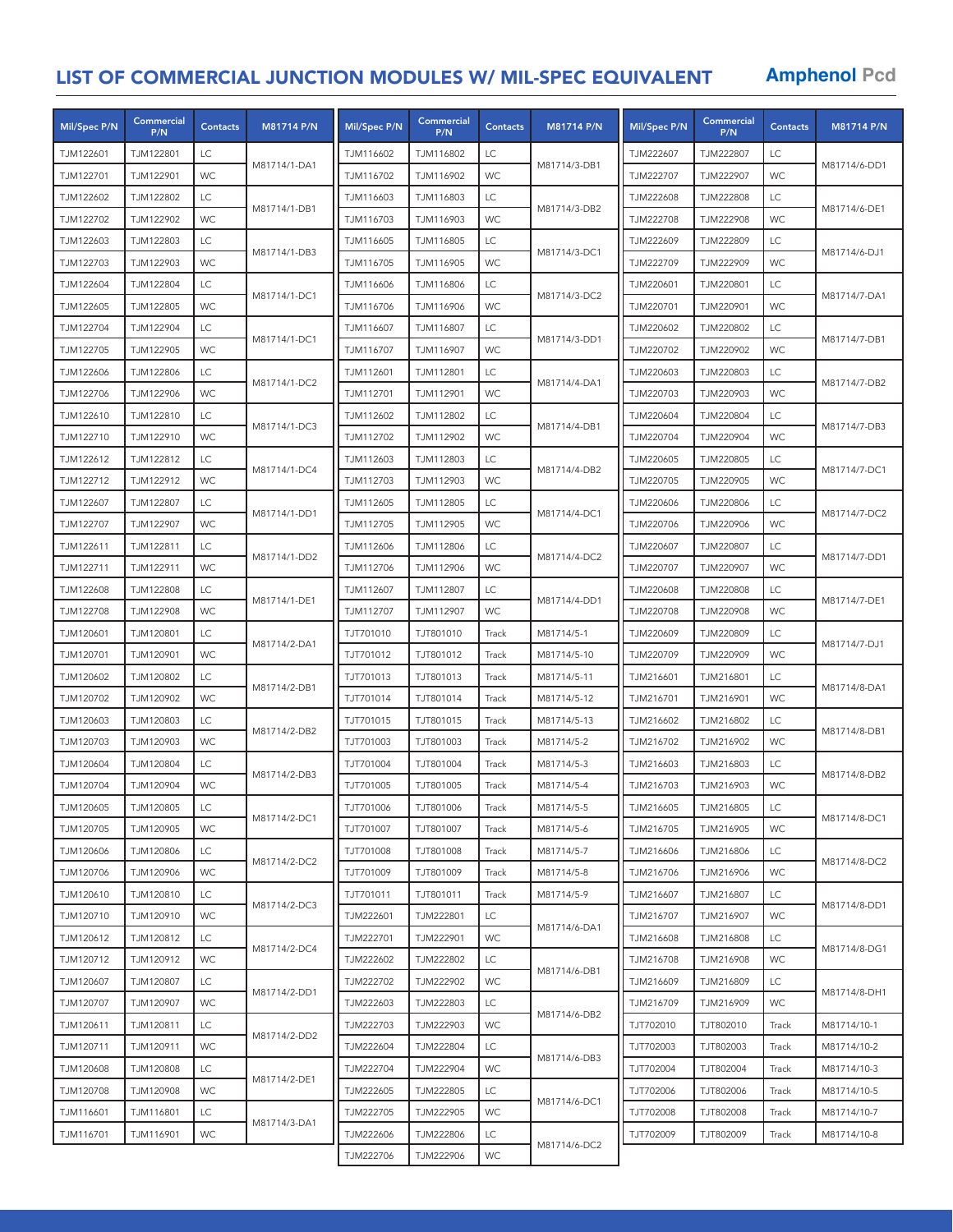## LIST OF COMMERCIAL JUNCTION MODULES W/ MIL-SPEC EQUIVALENT **Amphenol Pcd**

| Mil/Spec P/N     | <b>Commercial</b><br>P/N | <b>Contacts</b> | M81714 P/N    | Mil/Spec P/N     | <b>Commercial</b><br>P/N | <b>Contacts</b> | M81714 P/N          | Mil/Spec P/N | <b>Commercial</b><br>P/N | <b>Contacts</b> | M81714 P/N                                        |
|------------------|--------------------------|-----------------|---------------|------------------|--------------------------|-----------------|---------------------|--------------|--------------------------|-----------------|---------------------------------------------------|
| TJS312600        | TJS312800                | LC              |               | <b>TJHD22607</b> | <b>TJHD22807</b>         | LC              |                     | TJSE20242    | TJSE20292                | LC              | M81714/23-                                        |
| TJS312700        | TJS312900                | WC              | M81714/11-12D | TJHD22707        | TJHD22907                | WC              | M81714/17-D37       | TJSE20342    | TJSE20392                | <b>WC</b>       | 1D012                                             |
| TJS316600        | TJS316800                | LC              |               | <b>TJHD22608</b> | <b>TJHD22808</b>         | LC              |                     | TJSE20243    | TJSE20293                | LC              | M81714/23-<br>1D013                               |
| TJS316700        | TJS316900                | WC              | M81714/11-16D | <b>TJHD22708</b> | TJHD22908                | WC              | M81714/17-D38       | TJSE20343    | TJSE20393                | <b>WC</b>       |                                                   |
| TJS320600        | TJS320800                | LC              |               | TJHD22609        | TJHD22809                | LC              |                     | TJSE20244    | TJSE20294                | LC              | M81714/23-<br>1D014                               |
| TJS320700        | TJS320900                | WC              | M81714/11-20D | TJHD22709        | TJHD22909                | WC              | M81714/17-D39       | TJSE20344    | TJSE20394                | <b>WC</b>       |                                                   |
| TJS322600        | TJS322800                | LC              |               | TJHD22610        | TJHD22810                | LC              |                     | TJSE20245    | TJSE20295                | LC              | M81714/23-<br>1D015                               |
| TJS322700        | TJS322900                | WC              | M81714/11-22D | TJHD22710        | TJHD22910                | WC              | M81714/17-D40       | TJSE20345    | TJSE20395                | WC              |                                                   |
| TJS316601        | TJS316801                | LC              | M81714/12-    | TJHD22612        | <b>TJHD22812</b>         | LC              |                     | TJSE20246    | TJSE20296                | LC              | M81714/23-<br>1D016                               |
| TJS316701        | TJS316901                | WC              | $16D-1$       | <b>TJHD22712</b> | TJHD22912                | WC              | M81714/17-D42       | TJSE20346    | TJSE20396                | WC              |                                                   |
| TJS316602        | TJS316802                | LC              | M81714/12-    | <b>TJHD22613</b> | TJHD22813                | LC              |                     | TJG100100    | TJG800100                | <b>Bracket</b>  | M81714/27-1                                       |
| TJS316702        | TJS316902                | WC              | $16D-2$       | TJHD22713        | TJHD22913                | WC              | M81714/17-D43       | TJG116100    | TJG116601                | LC              |                                                   |
| TJS320601        | TJS320801                | LC              | M81714/12-    | <b>TJHD22614</b> | TJHD22814                | LC              |                     | TJG116101    | TJG116701                | WC              | M81714/27-D16                                     |
| TJS320701        | TJS320901                | WC              | 20D-1         | TJHD22714        | TJHD22914                | WC              | M81714/17-D44       | TJG120100    | TJG120601                | LC              |                                                   |
| TJS320602        | TJS320802                | LC              | M81714/12-    | <b>TJHD22615</b> | <b>TJHD22815</b>         | LC              |                     | TJG120101    | TJG120701                | WC              | M81714/27-D20                                     |
| TJS320702        | TJS320902                | WC              | $20D-2$       | TJHD22715        | TJHD22915                | WC              | M81714/17-D45       | TJG122100    | TJG122601                | LC              |                                                   |
| TJS322601        | TJS322801                | LC              | M81714/12-    | TJSE22211        | TJSE22271                | LC              | M81714/21-          | TJG122101    | TJG122701                | WC              | M81714/27-D22                                     |
| TJS322701        | TJS322901                | <b>WC</b>       | 22D-1         | TJSE22311        | TJSE22371                | WC              | 1D001               | TJG122200    | TJG122210                | LC              |                                                   |
| TJS322602        | TJS322802                | LC              | M81714/12-    | TJSE20211        | TJSE20111                | LC              |                     | TJG122201    | TJG122211                | <b>WC</b>       | M81714/27-<br>D <sub>22</sub> HD                  |
| TJS322702        | TJS322902                | <b>WC</b>       | $22D-2$       | TJSE20311        | TJSE20111                | WC              | M81714/21-<br>1D002 | TJF116100    | TJF116150                | LC              |                                                   |
| TJT703010        | TJT803010                | Track           | M81714/16-1   | TJSE20212        | TJSE20272                | LC              | M81714/21-<br>1D003 | TJF116101    | TJF116151                | WC              | M81714/28-D16<br>M81714/28-D20                    |
| TJT703012        | TJT803012                | Track           | M81714/16-10  | TJSE20312        | TJSE20372                | WC              |                     | TJF120200    | TJF120250                | LC              |                                                   |
| TJT703013        | TJT803013                | Track           | M81714/16-11  | TJSE20213        | TJSE20273                | LC              | M81714/21-          | TJF120201    | TJF120251                | WC              |                                                   |
| TJT703014        | TJT803014                | Track           | M81714/16-12  | TJSE20313        | TJSE20373                | WC              | 1D004               | TJF122100    | TJF122150                | LC              |                                                   |
| TJT703015        | TJT803015                | Track           | M81714/16-13  | TJSE20234        | TJSE20284                | LC              | M81714/23-1D00      | TJF122101    | TJF122151                | WC              | M81714/28-D22<br>M81714/28-<br>D <sub>22</sub> HD |
| TJT703003        | TJT803003                | Track           | M81714/16-2   | TJSE20334        | TJSE20384                | WC              |                     | TJF122200    | TJF122250                | LC              |                                                   |
| TJT703004        | TJT803004                | Track           | M81714/16-3   | TJSE20231        | TJSE20281                | LC              | M81714/23-          | TJF122201    | TJF122251                | <b>WC</b>       |                                                   |
| TJT703005        | TJT803005                | Track           | M81714/16-4   | TJSE20331        | TJSE20381                | WC              | 1D001               | TJT400100    | TJT800100                | <b>Bracket</b>  |                                                   |
| TJT703006        | TJT803006                | Track           | M81714/16-5   | TJSE20232        | TJSE20282                | LC              |                     | TJT400200    | TJT800200                | <b>Bracket</b>  | M81714/29-1                                       |
| TJT703007        | TJT803007                | Track           | M81714/16-6   | TJSE20332        | TJSE20382                | <b>WC</b>       | M81714/23-<br>1D002 | SJM012100    | SJM812100                | WC              |                                                   |
| TJT703008        | TJT803008                | Track           | M81714/16-7   | TJSE20233        | TJSE20283                | LC              | M81714/23-          | SJM012101    | SJM812101                | LC              | M81714/60-12-01                                   |
| TJT703009        | TJT803009                | Track           | M81714/16-8   | TJSE20333        | TJSE20383                | <b>WC</b>       | 1D003               | SJM012200    | SJM812200                | WC              |                                                   |
| TJT703011        | TJT803011                | Track           | M81714/16-9   | TJSE20235        | TJSE20285                | LC              | M81714/23-          | SJM012201    | SJM812201                | LC              | M81714/60-12-02                                   |
| TJHD22600        | TJHD22800                | LC              |               | TJSE20335        | TJSE20385                | <b>WC</b>       | 1D005               | SJM012300    | SJM812300                | WC              |                                                   |
| TJHD22700        | TJHD22900                | <b>WC</b>       | M81714/17-D30 | TJSE20236        | TJSE20286                | LC              | M81714/23-          | SJM012301    | SJM812301                | LC              | M81714/60-12-03                                   |
| TJHD22601        | <b>TJHD22801</b>         | LC              |               | TJSE20336        | TJSE20386                | <b>WC</b>       | 1D006               | SJM016100    | SJM816100                | WC              |                                                   |
| TJHD22701        | TJHD22901                | <b>WC</b>       | M81714/17-D31 | TJSE20237        | TJSE20287                | LC              | M81714/23-          | SJM016101    | SJM816101                | LC              | M81714/60-16-01                                   |
| TJHD22602        | TJHD22802                | LC              |               | TJSE20337        | TJSE20387                | <b>WC</b>       | 1D007               | SJM016200    | SJM816200                | WC              |                                                   |
| TJHD22702        | TJHD22902                | <b>WC</b>       | M81714/17-D32 | TJSE20238        | TJSE20288                | LC              | M81714/23-          | SJM016201    | SJM816201                | LC              | M81714/60-16-02                                   |
| TJHD22603        | TJHD22803                | LC              |               | TJSE20338        | TJSE20388                | <b>WC</b>       | 1D008               | SJM016300    | SJM816300                | WC              |                                                   |
| TJHD22703        | TJHD22903                | <b>WC</b>       | M81714/17-D33 | TJSE20239        | TJSE20289                | LC              |                     | SJM016301    | SJM816301                | LC              | M81714/60-16-03                                   |
| TJHD22604        | <b>TJHD22804</b>         | LC              |               | TJSE20339        | TJSE20389                | <b>WC</b>       | M81714/23-<br>1D009 | SJM020100    | SJM820100                | WC              |                                                   |
| TJHD22704        | TJHD22904                | <b>WC</b>       | M81714/17-D34 | TJSE20240        | TJSE20290                | LC              | M81714/23-          | SJM020101    | SJM820101                | LC              | M81714/60-20-01                                   |
| <b>TJHD22605</b> | TJHD22805                | LC              |               | TJSE20340        | TJSE20390                | <b>WC</b>       | 1D010               | SJM020200    | SJM820200                | WC              |                                                   |
| <b>TJHD22705</b> | TJHD22905                | <b>WC</b>       | M81714/17-D35 | TJSE20241        | TJSE20291                | LC              | M81714/23-          | SJM020201    | SJM820201                | LC              | M81714/60-20-02                                   |
| TJHD22606        | TJHD22806                | LC              |               | TJSE20341        | TJSE20391                | <b>WC</b>       | 1D011E              |              |                          |                 |                                                   |
| TJHD22706        | TJHD22906                | <b>WC</b>       | M81714/17-D36 |                  |                          |                 |                     |              |                          |                 |                                                   |